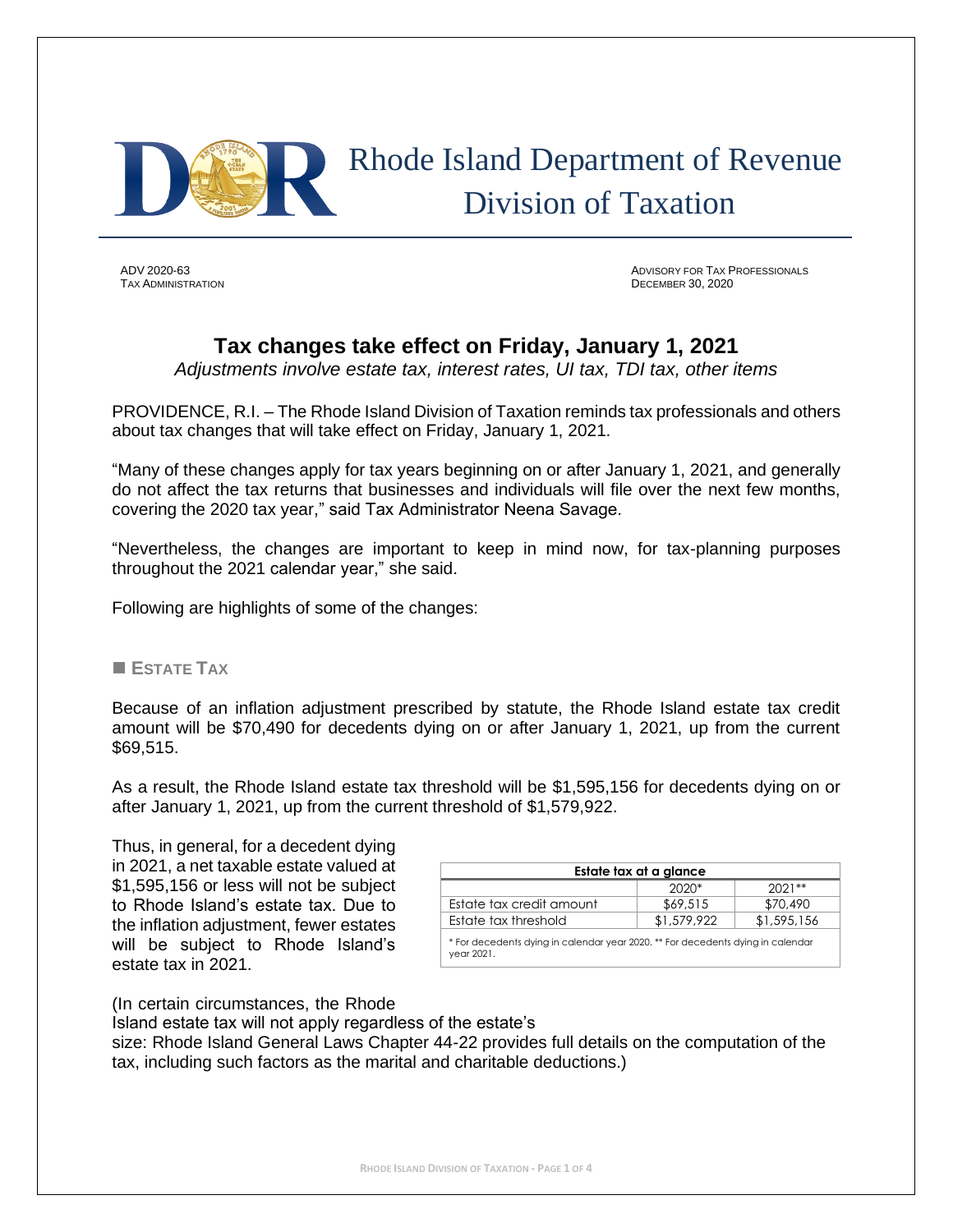#### ■ **INTEREST RATES**

Interest on overpayments (refunds) for calendar year 2021 will be at the rate of 3.25% per annum, compared with the rate of 5.00% per annum for calendar year 2020.

| Interest rates at a glance                            |       |       |  |
|-------------------------------------------------------|-------|-------|--|
|                                                       | 2020  | 2021  |  |
| Overpayments                                          | 5.00% | 3.25% |  |
| Underpayments                                         | 18%   | 18%   |  |
| Note: Rates are set by formulas set forth in statute. |       |       |  |

For calendar year 2021, the interest

rate on underpayments (delinquencies) will be 18%, the same as the rate for 2020.

#### ◼ **STATE UNEMPLOYMENT INSURANCE TAX (UI)**

The taxable wage base for Rhode Island's state unemployment insurance tax (UI) will be \$24,600 in 2021 for most employers, compared with \$24,000 in 2020, an increase of \$600, or approximately 2.5%. ("Taxable wage base" generally means the amount of an employee's wages to which the tax rate applies.)

The tax rate schedule employers will use in their calculations will change, ushering in a somewhat higher range of tax rates: In 2020, employers used Schedule F. In 2021, employers will use Schedule H.

Thus, the experience rating schedules, which ranged from 0.69% to 9.19% in 2020 under schedule F, will be increased to 0.99% to 9.59% in 2021 under schedule H. Note: These rate ranges are for the employment security tax (ES) only and do not include the additional Job Development Fund (JDF) assessment of 0.21%.

The schedule change has been made in response to a reduction in the State's unemployment insurance trust fund. The trust fund balance declined in response to an increase in claims for unemployment benefits amid the global coronavirus (COVID-19) pandemic.[1]

| Rhode Island unemployment insurance (UI) tax at a glance                                                                            |                   |                   |  |
|-------------------------------------------------------------------------------------------------------------------------------------|-------------------|-------------------|--|
|                                                                                                                                     | 2020              | 2021              |  |
| Taxable wage base                                                                                                                   | \$24,000          | \$24,600          |  |
| Tax rate schedule                                                                                                                   |                   |                   |  |
| Tax rate range                                                                                                                      | $0.69\%$ to 9.19% | $0.99\%$ to 9.59% |  |
| Tax rate ranges do not include the 0.21% assessment for the Job Development Fund, which<br>is the same for 2021 as it was for 2020. |                   |                   |  |

A separate, higher taxable wage base applies for employers who have experienced considerable unemployment – and who therefore have used the UI system's resources the most and are taxed at the highest state UI tax rate of 9.59%. For those employers, the taxable wage base will be \$26,100 for 2021, up from \$25,500 for 2020, an increase of \$600, or 2.35%. In general, the higher wage base is intended to help offset the large impact that these employers have on the State's unemployment insurance trust fund.

The job development assessment will remain at 0.21% for 2021.

<sup>[1]</sup> The fund balance was approximately \$202.18 million as of September 30, 2020, compared with approximately \$525.79 million on the same date in 2019.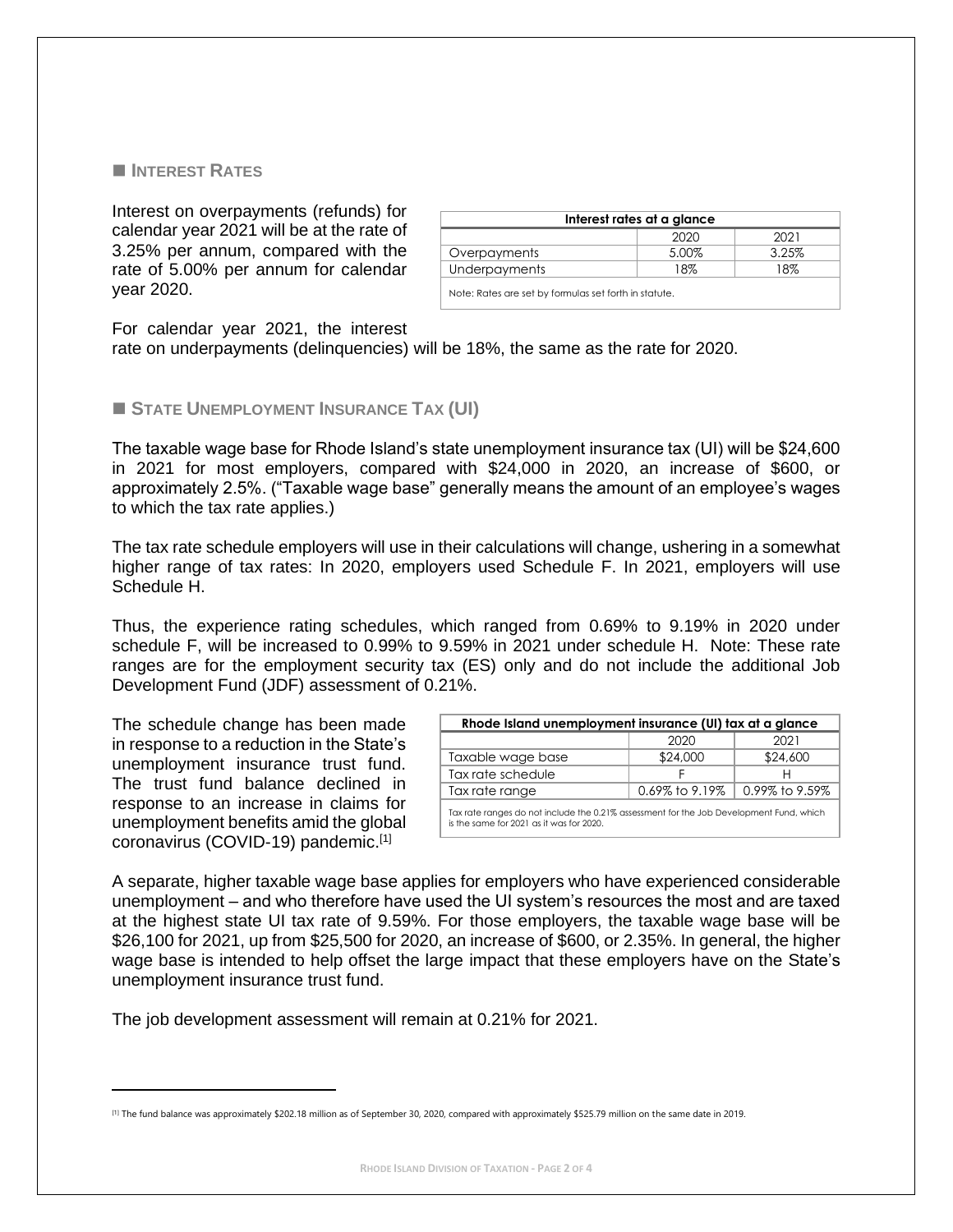### ◼ **STATE TEMPORARY DISABILITY INSURANCE TAX (TDI)**

The taxable wage base for Rhode Island's temporary disability insurance (TDI) tax will be \$74,000 for 2021, compared with \$72,300 for 2020, an increase of \$1,700, or 2.35%.

The "taxable wage base" is the amount of an employee's wages to which the TDI tax is applied. For 2021, the TDI tax rate will be 1.3%, the same as for 2020. Thus, the maximum TDI tax will be \$962.00 for 2021, up from \$939.90 for 2020, an increase of \$22.10, or 2.35%.

| Temporary disability insurance (TDI) tax at a glance |          |          |  |
|------------------------------------------------------|----------|----------|--|
|                                                      | 2020     | 2021     |  |
| Tax rate                                             | 1.3%     | 1.3%     |  |
| Taxable wage base                                    | \$72,300 | \$74,000 |  |
| Maximum tax                                          | \$939.90 | \$962.00 |  |

(Whether the amount of TDI tax goes up or down – or stays the same – for any particular individual will generally depend on how much the individual earns.)

Revenue from the TDI tax covers not only the TDI program but also Rhode Island's temporary caregiver insurance (TCI) program. In general, TCI can provide eligible claimants with up to four weeks of caregiver benefits to care for a seriously ill child, spouse, domestic partner, parent, parent-in-law, or grandparent, or to bond with a newborn child, newly adopted child, or new fostercare child.

#### ◼ **TAX CREDITS EXTENDED**

Several Rhode Island tax credit, incentive, and related programs were scheduled to sunset on December 31, 2020. However, as a result of legislation approved by the Rhode Island General Assembly and signed into law by Rhode Island Governor Gina M. Raimondo, the sunset for each has been extended by six months, to June 30, 2021.<sup>1</sup> The programs whose sunsets have been extended out to June 30, 2021, include the following:

- The "Rebuild Rhode Island Tax Credit" program, under Rhode Island General Laws Chapter 42-64.20, was originally scheduled to sunset on December 31, 2020. Instead, under the new law, no credits shall be authorized to be reserved after June 30, 2021.
- The "Rhode Island Tax Increment Financing" program, under Rhode Island General Laws Chapter 42-64.21, was originally scheduled to sunset on December 31, 2020. Instead, under the new law, no agreement under the program can be entered into after June 30, 2021.
- The "Stay Invested in RI Wavemaker Fellowship" program, under Rhode Island General Laws Chapter 42-64.26, was originally scheduled to sunset on December 31, 2020. Instead, under the new law, no incentives or credits can be authorized under the program after June 30, 2021.

<sup>&</sup>lt;sup>1</sup> House Bill 7171. Substitute A[: http://webserver.rilin.state.ri.us/BillText/BillText20/HouseText20/H7171A.pdf.](http://webserver.rilin.state.ri.us/BillText/BillText20/HouseText20/H7171A.pdf)